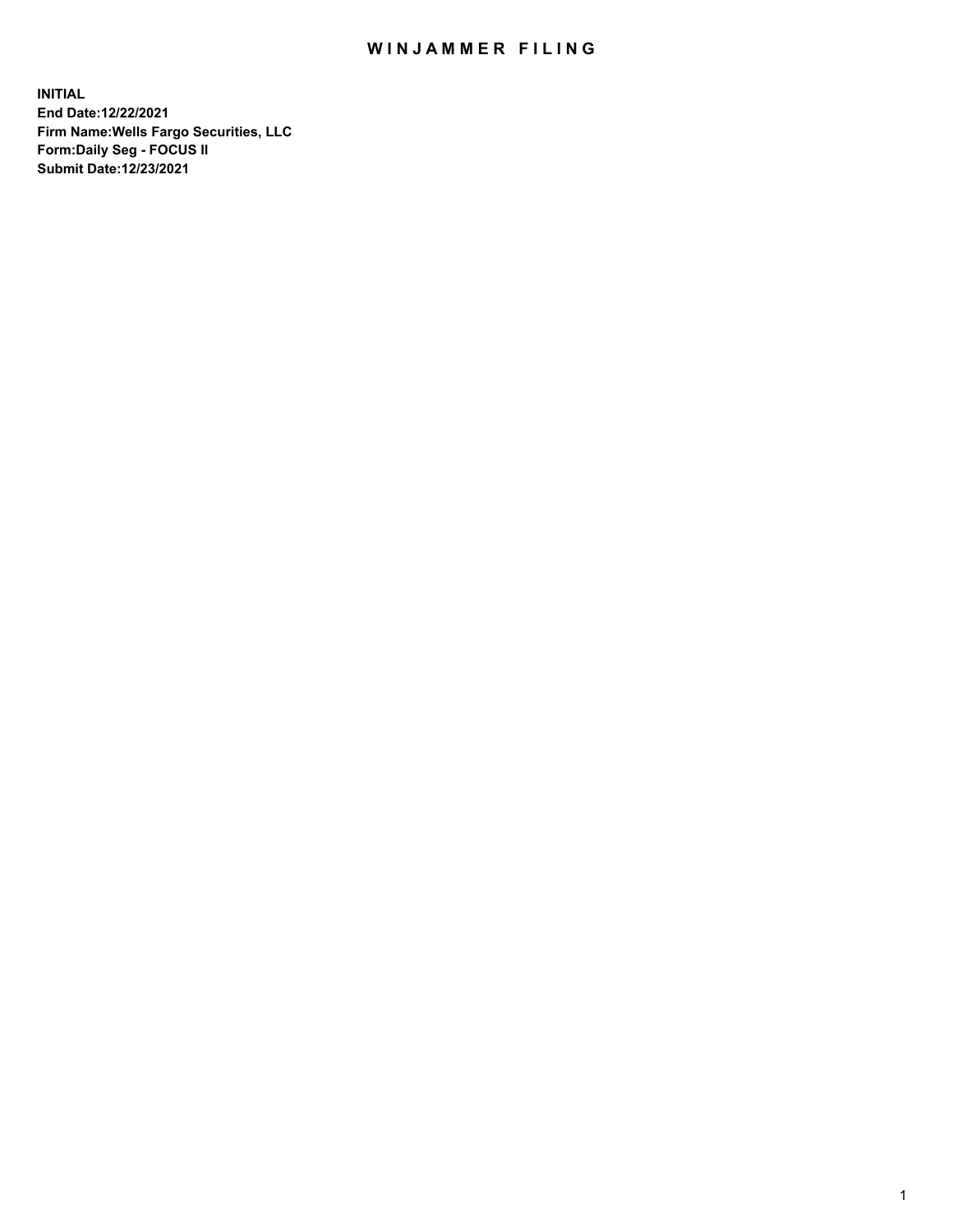**INITIAL End Date:12/22/2021 Firm Name:Wells Fargo Securities, LLC Form:Daily Seg - FOCUS II Submit Date:12/23/2021 Daily Segregation - Cover Page**

| Name of Company                                                                                                                                                                                                                                                                                                                  | <b>Wells Fargo Securities LLC</b>                     |
|----------------------------------------------------------------------------------------------------------------------------------------------------------------------------------------------------------------------------------------------------------------------------------------------------------------------------------|-------------------------------------------------------|
| <b>Contact Name</b>                                                                                                                                                                                                                                                                                                              | <b>James Gnall</b>                                    |
| <b>Contact Phone Number</b>                                                                                                                                                                                                                                                                                                      | 917-699-6822                                          |
| <b>Contact Email Address</b>                                                                                                                                                                                                                                                                                                     | james.w.gnall@wellsfargo.com                          |
| FCM's Customer Segregated Funds Residual Interest Target (choose one):<br>a. Minimum dollar amount: ; or<br>b. Minimum percentage of customer segregated funds required:% ; or<br>c. Dollar amount range between: and; or<br>d. Percentage range of customer segregated funds required between:% and%.                           | 115,000,000<br>$\overline{\mathbf{0}}$<br>00<br>00    |
| FCM's Customer Secured Amount Funds Residual Interest Target (choose one):<br>a. Minimum dollar amount: ; or<br>b. Minimum percentage of customer secured funds required:%; or<br>c. Dollar amount range between: and; or<br>d. Percentage range of customer secured funds required between: % and %.                            | 30,000,000<br><u>0</u><br><u>00</u><br>0 <sub>0</sub> |
| FCM's Cleared Swaps Customer Collateral Residual Interest Target (choose one):<br>a. Minimum dollar amount: ; or<br>b. Minimum percentage of cleared swaps customer collateral required:% ; or<br>c. Dollar amount range between: and; or<br>d. Percentage range of cleared swaps customer collateral required between: % and %. | 340,000,000<br><u>0</u><br><u>0 0</u><br>00           |

Attach supporting documents CH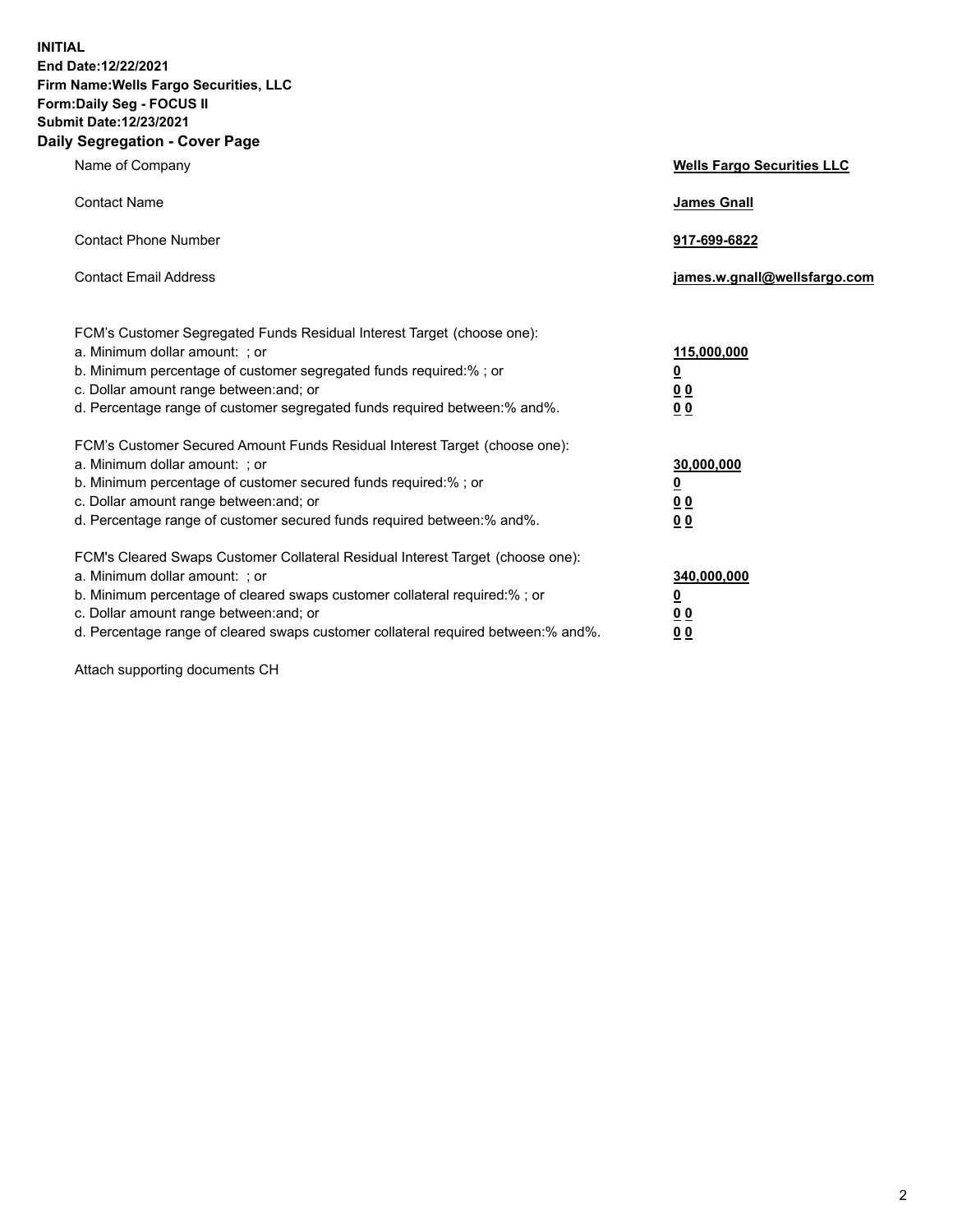**INITIAL End Date:12/22/2021 Firm Name:Wells Fargo Securities, LLC Form:Daily Seg - FOCUS II Submit Date:12/23/2021**

## **Daily Segregation - Secured Amounts**

|     | Foreign Futures and Foreign Options Secured Amounts                                                        |                                    |
|-----|------------------------------------------------------------------------------------------------------------|------------------------------------|
|     | Amount required to be set aside pursuant to law, rule or regulation of a foreign                           | $0$ [7305]                         |
|     | government or a rule of a self-regulatory organization authorized thereunder                               |                                    |
| 1.  | Net ledger balance - Foreign Futures and Foreign Option Trading - All Customers                            |                                    |
|     | A. Cash                                                                                                    | 165,567,411 [7315]                 |
|     | B. Securities (at market)                                                                                  | 198,033,797 [7317]                 |
| 2.  | Net unrealized profit (loss) in open futures contracts traded on a foreign board of trade                  | 25,792,056 [7325]                  |
| 3.  | Exchange traded options                                                                                    |                                    |
|     | a. Market value of open option contracts purchased on a foreign board of trade                             | 3,122 <sub>[7335]</sub>            |
|     | b. Market value of open contracts granted (sold) on a foreign board of trade                               | $0$ [7337]                         |
| 4.  | Net equity (deficit) (add lines 1. 2. and 3.)                                                              | 389,396,386 [7345]                 |
| 5.  | Account liquidating to a deficit and account with a debit balances - gross amount                          | 32,414,359 [7351]                  |
|     | Less: amount offset by customer owned securities                                                           | -32,413,634 [7352] 725 [7354]      |
| 6.  | Amount required to be set aside as the secured amount - Net Liquidating Equity                             | 389,397,111 [7355]                 |
|     | Method (add lines 4 and 5)                                                                                 |                                    |
| 7.  | Greater of amount required to be set aside pursuant to foreign jurisdiction (above) or line                | 389, 397, 111 [7360]               |
|     | 6.                                                                                                         |                                    |
|     | FUNDS DEPOSITED IN SEPARATE REGULATION 30.7 ACCOUNTS                                                       |                                    |
| 1.  | Cash in banks                                                                                              |                                    |
|     | A. Banks located in the United States                                                                      | 75,088,873 [7500]                  |
|     | B. Other banks qualified under Regulation 30.7                                                             | 9,759,765 [7520] 84,848,638 [7530] |
| 2.  | Securities                                                                                                 |                                    |
|     | A. In safekeeping with banks located in the United States                                                  | 137,906,860 [7540]                 |
|     | B. In safekeeping with other banks qualified under Regulation 30.7                                         | 0 [7560] 137,906,860 [7570]        |
| 3.  | Equities with registered futures commission merchants                                                      |                                    |
|     | A. Cash                                                                                                    | 54,759,993 [7580]                  |
|     | <b>B.</b> Securities                                                                                       | 80,134,681 [7590]                  |
|     | C. Unrealized gain (loss) on open futures contracts                                                        | -17,467,262 <sup>[7600]</sup>      |
|     | D. Value of long option contracts                                                                          | 3,122 [7610]                       |
|     | E. Value of short option contracts                                                                         | 0 [7615] 117,430,534 [7620]        |
| 4.  | Amounts held by clearing organizations of foreign boards of trade                                          |                                    |
|     | A. Cash                                                                                                    | $0$ [7640]                         |
|     | <b>B.</b> Securities                                                                                       | $0$ [7650]                         |
|     | C. Amount due to (from) clearing organization - daily variation                                            | $0$ [7660]                         |
|     | D. Value of long option contracts                                                                          | $0$ [7670]                         |
|     | E. Value of short option contracts                                                                         | 0 [7675] 0 [7680]                  |
| 5.  | Amounts held by members of foreign boards of trade                                                         |                                    |
|     | A. Cash                                                                                                    | -32,180,405 [7700]                 |
|     | <b>B.</b> Securities                                                                                       | 170,061,290 [7710]                 |
|     | C. Unrealized gain (loss) on open futures contracts                                                        | 30,194,865 [7720]                  |
|     | D. Value of long option contracts                                                                          | $0$ [7730]                         |
|     | E. Value of short option contracts                                                                         | 0 [7735] 168,075,750 [7740]        |
| 6.  | Amounts with other depositories designated by a foreign board of trade                                     | 0 [7760]                           |
| 7.  | Segregated funds on hand                                                                                   | $0$ [7765]                         |
| 8.  | Total funds in separate section 30.7 accounts                                                              | 508,261,782 [7770]                 |
| 9.  | Excess (deficiency) Set Aside for Secured Amount (subtract line 7 Secured Statement<br>Page 1 from Line 8) | 118,864,671 [7380]                 |
| 10. | Management Target Amount for Excess funds in separate section 30.7 accounts                                | 30,000,000 [7780]                  |
| 11. | Excess (deficiency) funds in separate 30.7 accounts over (under) Management Target                         | 88,864,671 [7785]                  |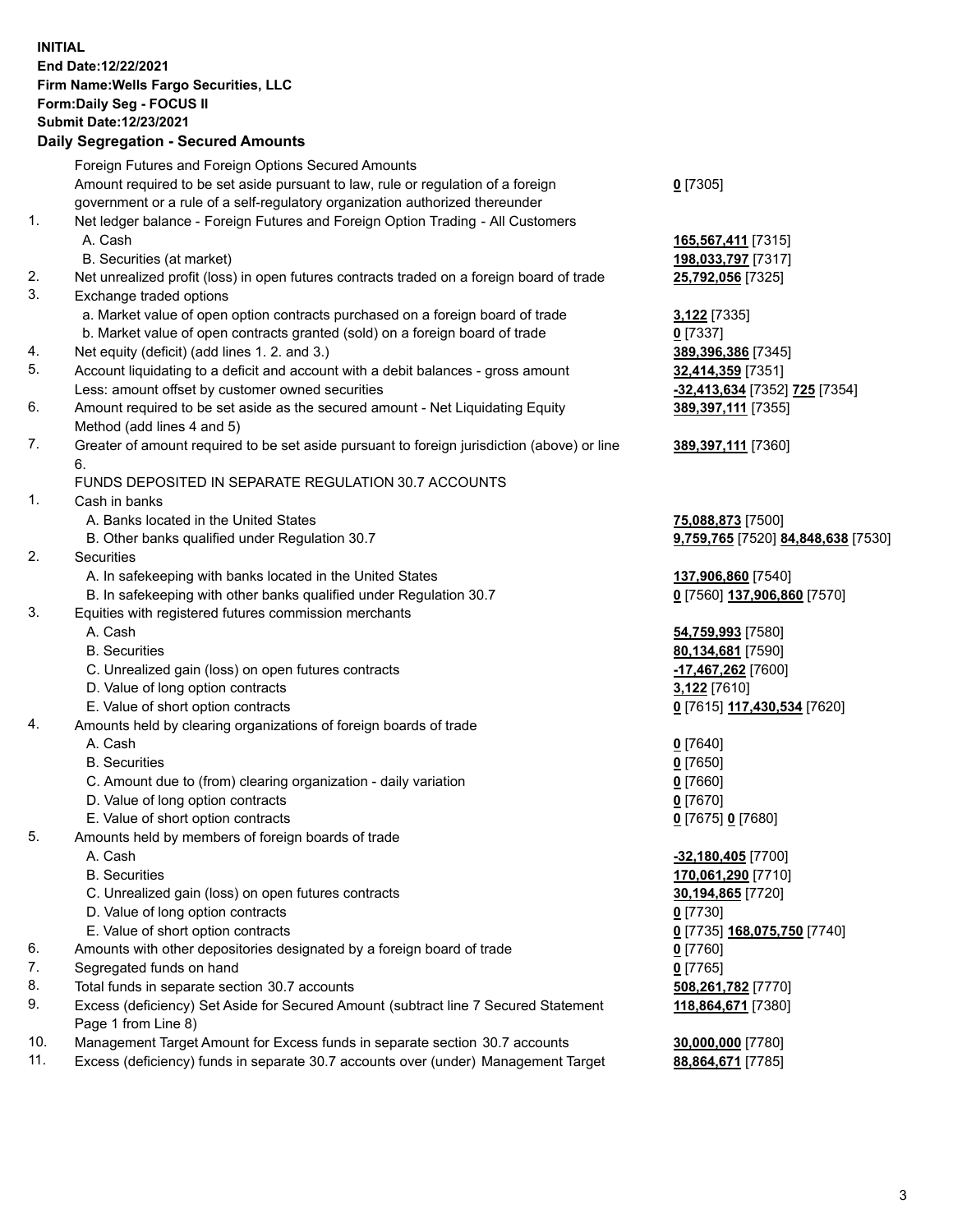**INITIAL End Date:12/22/2021 Firm Name:Wells Fargo Securities, LLC Form:Daily Seg - FOCUS II Submit Date:12/23/2021 Daily Segregation - Segregation Statement** SEGREGATION REQUIREMENTS(Section 4d(2) of the CEAct) 1. Net ledger balance A. Cash **2,470,457,077** [7010] B. Securities (at market) **2,161,636,989** [7020] 2. Net unrealized profit (loss) in open futures contracts traded on a contract market **505,312,735** [7030] 3. Exchange traded options A. Add market value of open option contracts purchased on a contract market **1,220,058,796** [7032] B. Deduct market value of open option contracts granted (sold) on a contract market **-1,226,202,131** [7033] 4. Net equity (deficit) (add lines 1, 2 and 3) **5,131,263,466** [7040] 5. Accounts liquidating to a deficit and accounts with debit balances - gross amount **162,007,840** [7045] Less: amount offset by customer securities **-161,730,041** [7047] **277,799** [7050] 6. Amount required to be segregated (add lines 4 and 5) **5,131,541,265** [7060] FUNDS IN SEGREGATED ACCOUNTS 7. Deposited in segregated funds bank accounts A. Cash **297,031,410** [7070] B. Securities representing investments of customers' funds (at market) **235,064,182** [7080] C. Securities held for particular customers or option customers in lieu of cash (at market) **568,198,640** [7090] 8. Margins on deposit with derivatives clearing organizations of contract markets A. Cash **2,455,093,359** [7100] B. Securities representing investments of customers' funds (at market) **624,697,302** [7110] C. Securities held for particular customers or option customers in lieu of cash (at market) **1,593,438,349** [7120] 9. Net settlement from (to) derivatives clearing organizations of contract markets **-80,134,834** [7130] 10. Exchange traded options A. Value of open long option contracts **1,220,058,796** [7132] B. Value of open short option contracts **-1,226,202,131** [7133] 11. Net equities with other FCMs A. Net liquidating equity **0** [7140] B. Securities representing investments of customers' funds (at market) **0** [7160] C. Securities held for particular customers or option customers in lieu of cash (at market) **0** [7170] 12. Segregated funds on hand **0** [7150] 13. Total amount in segregation (add lines 7 through 12) **5,687,245,073** [7180] 14. Excess (deficiency) funds in segregation (subtract line 6 from line 13) **555,703,808** [7190]

- 15. Management Target Amount for Excess funds in segregation **115,000,000** [7194]
- 16. Excess (deficiency) funds in segregation over (under) Management Target Amount Excess

**440,703,808** [7198]